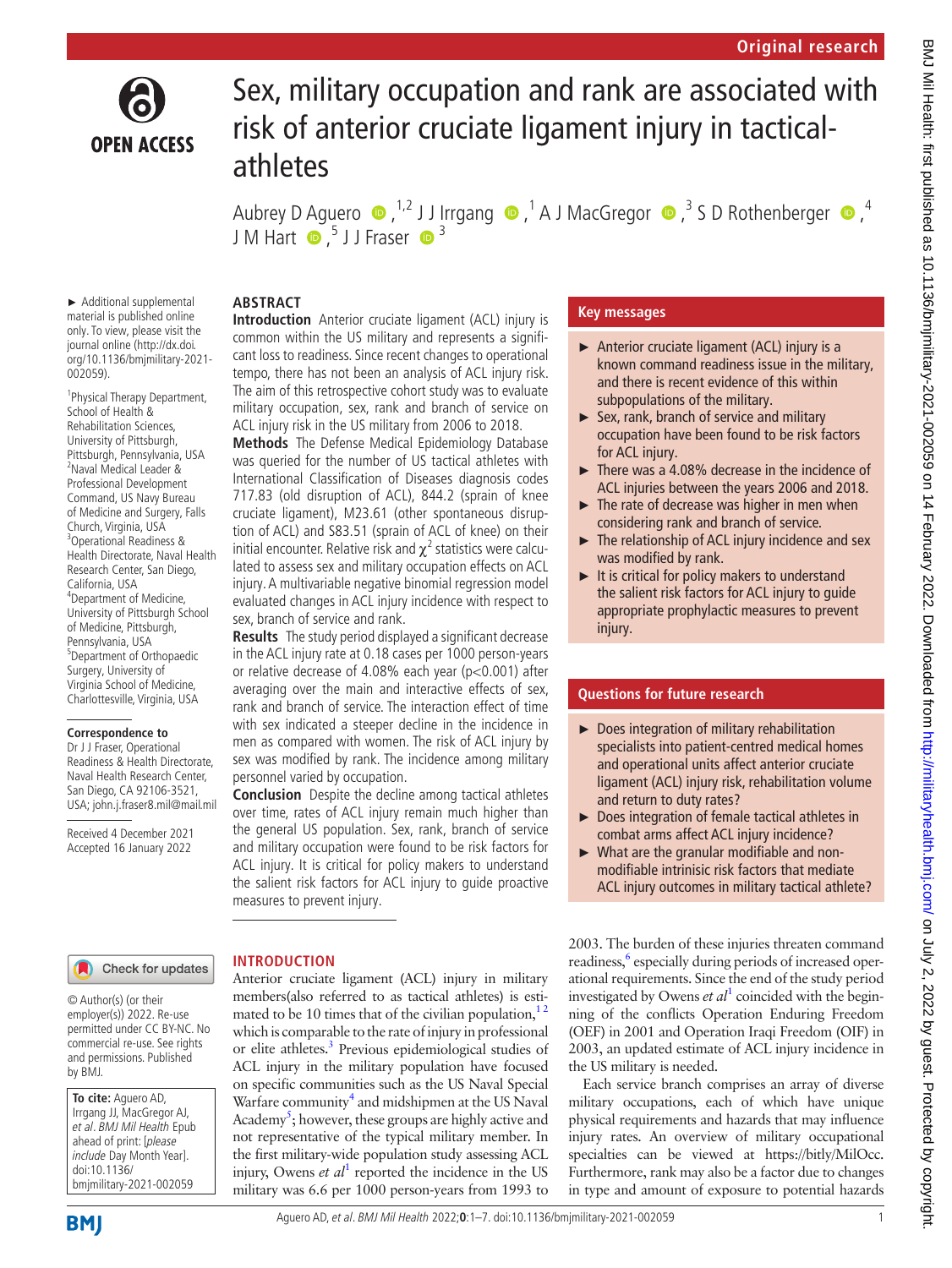throughout a military career. While Antosh *et al*[7](#page-6-5) investigated rank as a factor for return to duty after ACL reconstruction, there is a dearth of evidence pertaining to this as a contributing factor to ACL injuries in military tactical athletes.

Finally, rescission of the '*1994 Direct Ground Combat Definition*  and Assignment Rule' in January 2013<sup>8</sup> fostered the integration of women into military occupations that were previously closed to them, such as combat arms. The Secretary of Defense issued a memorandum to direct all branches to execute their plans to fully implement women into all occupational specialties no later than 1 April 2016.<sup>9</sup> Since this time, it is unclear how this policy has affected the incidence of ACL injury by sex within occupational specialties. Due to changes in force composition and operational requirements, an updated assessment of the factors associated with ACL injury risk in the tactical athlete is warranted. Therefore, the aim of this epidemiological retrospective cohort study was to evaluate the effects of military occupation, sex, rank and service branch on the risk of ACL injury in the US military from 2006 to 2018.

#### **METHODS**

A population-based epidemiological retrospective cohort study of all tactical athletes in the US Armed Forces was performed to assess the risk of sex, rank, service branch and military occupation on the incidence of ACL injury. The Defense Medical Epidemiological Database ((DMED), Defense Health Agency, Falls Church, Virginia, USA, [https://bit.ly/DHADMEDv5\)](http://bit.ly/DHADMEDv5) was used to identify relevant healthcare encounters. This database provides aggregated data for International Classification of Diseases (ICD)-9 and ICD-10 codes and de-identified patient characteristics, including sex, rank, categories of military occupations and service branch for all active and reserve tactical athletes. The database does not include any personal identifiable or personal health information and has been used previously for epidemiological study of lower extremity injury in the military.<sup>[1 10 11](#page-6-0)</sup>

The database was queried for the number of distinct patients with a primary diagnosis of ACL injury (717.83 (old disruption of ACL), 844.2 (sprain of knee cruciate ligament), M23.61 (other spontaneous disruption of ACL) and S83.51 (sprain of ACL of knee)) on their initial encounter from 2006 to 2018. Individuals with repeat visits for the same diagnosis were only counted once in all analyses.

Cumulative incidence of ACL injury in male and female tactical athletes, enlisted members and officers, in each service branch (Army, Navy, Marine Corps and Air Force) and occupational category (enlisted specialties: special operations forces, mechanised/ armour, artillery/gunnery, aviation, engineers, maintenance, administration, intelligence and communication, logistics and maritime/ naval specialties; officer specialties: aviation, engineering and maintenance, administration, operations and intelligence, logistics and services) were calculated. Since military end strength fluctuates annually due to attrition and recruitment of replacements, $12$ the population at risk was a dynamic cohort. Incidence was calculated from the sum of ACL injuries and population at risk in the 13-year study epoch. Relative risk (RR) point estimates and 95% CIs, risk difference, attributable risk (AR), number needed to harm (NNH) and  $\chi^2$  statistics were calculated to assess the effects of sex and military occupational category. The preceeding calculations were performed using Microsoft Excel for Mac 2016 (Microsoft, Redmond, Washington, USA).

A multivariable negative binomial regression was performed to evaluate time trends with respect to ACL injury incidence and included the factors of sex, rank and branch of service. Average marginal effects of predictor variables in the model were estimated for ease of interpretation. Due to overdispersion of the data

indicated by the likelihood ratio test demonstrating that alpha is significantly different from zero, the negative binomial model was chosen over the Poisson regression model.<sup>13</sup> The regression analysis was performed using Stata 16 software (StataCorp, College Station, Texas, USA).

Male tactical athletes were the reference group in the assessment of sex. Enlisted personnel served the reference group for rank due to the greater disease and non-battle injuries in this group compared with commissioned officers.<sup>14</sup> Enlisted infantry and ground and naval gunfire officer groups were the reference in the assessment of occupational risk due to relatively higher physical requirements and organisational prioritisation of these occupational categories.<sup>11</sup> <sup>15</sup> Finally, the army was the reference group for service branch due to the population size and injury rates compared with the other services.<sup>[16](#page-6-12)</sup> The level of significance was  $p < 0.05$  for all analyses, and no adjustments were made for multiplicity. RR point estimates were considered statistically significant if CIs did not cross 1.00.

#### **RESULTS**

From 2006 to 2018, 59555 enlisted male officers sustained ACL injuries (4.8 per 1000 person-years) and 8350 enlisted female officers sustained ACL injuries (3.9 per 1000 person-years) for a total of 67 905 enlisted member ACL injuries across the services (4.6 per 1000 person-years). During the same time period, 9983 male officers sustained ACL injuries (4.0 per 1000 person-years) and 2198 female officers sustained ACL injuries (4.5 per 1000 person-years) for a total of 12181 officer ACL injuries across the services (4.1 per 1000 person-years). Tables [1 and 2](#page-2-0) display the counts and incidence of ACL injury. [Online supplemental tables 1–4](https://dx.doi.org/10.1136/bmjmilitary-2021-002059) detail the ACL injury counts, population at risk and injury rates in male and female enlisted members and officers.

ACL injury rates decreased over time during the study epoch [\(Figure](#page-3-0) 1). Male officer incidence decreased from 5.2 (95% CI: 4.9 to 5.5) to 2.7 (95% CI: 2.5 to 2.9) per 1000 person-years, female officer incidence decreased from 5.1 (95% CI: 4.3 to 5.9) to 3.7 (95% CI: 3.1 to 4.3) per 1000 person-years, enlisted male incidence decreased from 5.9 (95% CI: 5.7 to 6.1) to 3.3 (95% CI: 3.2 to 3.4) per 1000 person-years and enlisted female incidence decreased from 4.5 (95% CI: 4.2 to 4.8) to 2.8 (95% CI: 2.6 to 3.0) per 1000 person-years. Of note, the increase in incidence seen by female officers in the US Marines during 2010 and 2016 may potentially coincide with the changes in physical fitness standards for the Combat Fitness Test in the US Marine Corps. There is a plausible influence that the changes in standards may have resulted in overengagement in risk-taking activity to meet these standards.

[Table](#page-4-0) 3 reports the risk of ACL injury by sex, with females referenced to males within their respective rank (officer vs enlisted) and occupation. The risk of ACL injury in female officers was 1.14 times that of their male colleagues (95% CI: 1.09 to 1.19; AR: 12.0%; NNH: 1836; p<0.01) and was greater in aviation, administration and operations and intelligence occupations (RR: 1.16–1.39; AR: 14.0%–28.1%; NNH: 617–1650; p<0.05) compared with male officers. The risk of ACL injury in female enlisted members was 0.82 times that of their male colleagues (95% CI: 0.80 to 0.83; AR: −22.7%; NNH: −1134; p<0.01) and was lower in maintenance, administration, intelligence and communication, logistics and maritime/naval specialties compared with male enlisted members (RR: 0.61–0.83; AR: −64% to −20.9%; NNH: −1173 to −523;  $p < 0.01$ ).

Results of the assessment of occupation on ACL injury risk are detailed in [Table](#page-4-1) 4. Enlisted personnel in aviation, maintenance, administration, intelligence, communication and maritime/naval specialties had a 0.81–0.93 lower risk compared with infantry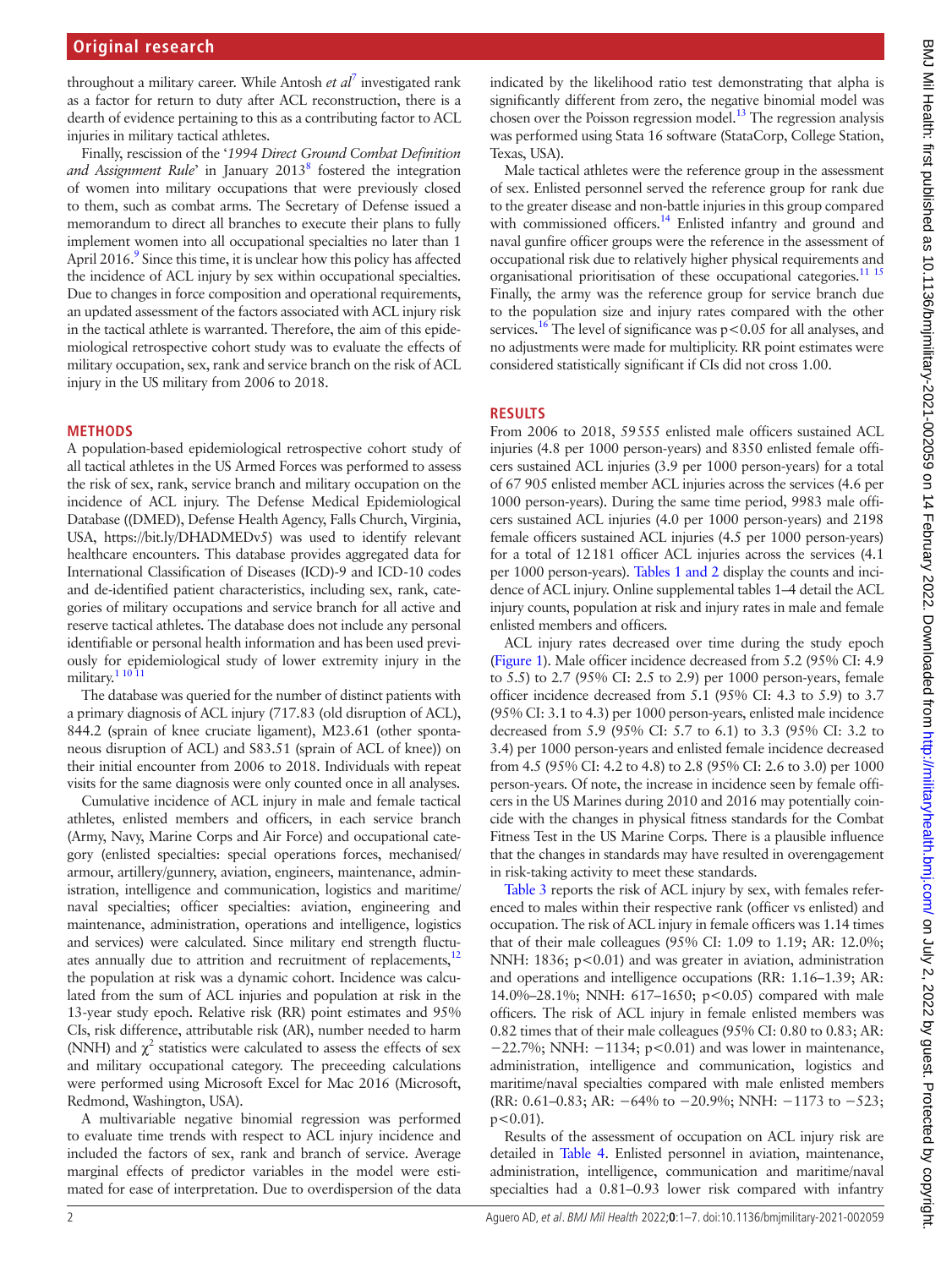| Table 1              | Count and incidence of anterior cruciate ligament sprains amor |                                    |       |                      |                                                                    |                                 |                                               |                             |          | ng officers in the US Armed Forces, 2006-2018                             |                            |                  |                                   |                                                                                                                        |               |                 |                               |          |                           |                                     |       |                         |               |
|----------------------|----------------------------------------------------------------|------------------------------------|-------|----------------------|--------------------------------------------------------------------|---------------------------------|-----------------------------------------------|-----------------------------|----------|---------------------------------------------------------------------------|----------------------------|------------------|-----------------------------------|------------------------------------------------------------------------------------------------------------------------|---------------|-----------------|-------------------------------|----------|---------------------------|-------------------------------------|-------|-------------------------|---------------|
| specialty<br>Officer |                                                                | Ground and naval qunfire           |       | Aviation             |                                                                    |                                 |                                               | Engineering and maintenance |          | Administration                                                            |                            |                  |                                   | Operations and intelligence                                                                                            |               | Logistics       |                               | Services |                           |                                     | Total |                         |               |
|                      |                                                                |                                    |       |                      |                                                                    |                                 |                                               |                             |          |                                                                           |                            | Injuries (n)     |                                   |                                                                                                                        |               |                 |                               |          |                           |                                     |       |                         |               |
|                      | Σ                                                              | щ                                  | Total | Σ                    | щ                                                                  | Total                           | Σ                                             | щ                           | Total    | щ<br>Σ                                                                    |                            | Σ<br>Total       |                                   | щ                                                                                                                      | <b>Total</b>  | щ<br>Σ          | <b>Total</b>                  | Σ        | щ                         | Total                               | Σ     | щ                       | Total         |
| Army                 | 1110                                                           | 24                                 | 1134  | 442                  | 28                                                                 | 470                             | 736                                           | 121                         | 857      | 276                                                                       | 392<br>116                 |                  | 428                               | 120                                                                                                                    | 548           | 122<br>430      | 552                           | 785      | 364                       | 1149                                | 4328  | 913                     | 5241          |
| Navy                 | 388                                                            | \$                                 | 437   | 435                  | 37                                                                 | 472                             | 279                                           | 23                          | 302      | 80                                                                        | 23                         | 103              | 151                               | 32                                                                                                                     | 183           | 100             | 112<br>$\overline{c}$         | 351      | 200                       | 551                                 | 2017  | 44                      | 2461          |
| Air Force            | 51                                                             | 2                                  | 53    | 693                  | 42                                                                 | 735                             | 397                                           | $\overline{2}$              | 469      | 171                                                                       | 252<br>$\overline{\infty}$ |                  | 356                               | 124                                                                                                                    | 480           | 266             | 353<br>58                     | 494      | 285                       | 779                                 | 2673  | 742                     | 3415          |
| Marines              | 201                                                            | $\sim$                             | 203   | 197                  | 13                                                                 | 210                             | 102                                           | ō                           | $\equiv$ | 77                                                                        | $\frac{5}{2}$              | 92               | $\frac{8}{2}$                     | م                                                                                                                      | 112           | 124             | 146<br>22                     |          | m<br>$\frac{6}{1}$        | $\overline{9}$                      | 965   | ஜ                       | 1064          |
| Total                | 1750                                                           | 77                                 | 1827  | 1767                 | 120                                                                | 1887                            | 1514                                          | 225                         | 1739     | 604                                                                       | 235                        | 839              | 1041                              | 282                                                                                                                    | 1323          | 243<br>920      | 1163                          | 1646     | 852                       | 2498                                | 9983  | 2198                    | 12181         |
|                      |                                                                |                                    |       |                      |                                                                    |                                 |                                               |                             |          |                                                                           |                            |                  | Incidence (per 1000 person-years) |                                                                                                                        |               |                 |                               |          |                           |                                     |       |                         |               |
| Army                 | 4.5                                                            | $\overline{z}$                     | 4.5   | 4.0                  | 4.5                                                                | $\frac{1}{4}$                   | 4.6                                           | 4.6                         | 4.6      | 4.0                                                                       | 4.4                        | $\frac{1}{4}$    | 4.6                               | 6.7                                                                                                                    | 4.9           | 4.7             | 4.7                           | 4.7      | 3.9                       | 4.0<br>43                           | 4.3   | 4.7                     | 4.4           |
| Navy                 | 3.4                                                            | 3.5                                | 3.4   | 3.5                  | 4.5                                                                | 3.5                             | 3.8                                           | 5.2                         | 3.9      | 3.0                                                                       | 3.2                        | 3.0              | 4.0                               | 5.0                                                                                                                    | 41            | 3.6             | 2.5                           | 3.4      | 3.3                       | 3.4<br>3.6                          | 3.5   | 3.9                     | 3.6           |
| Air Force            | 5.0                                                            | $\ddot{c}$                         | 4.5   | 3.4                  | 3.8                                                                | 3.5                             | $4.4\,$                                       | 5.0                         | 4.5      | 4.2                                                                       | 4.8                        | 4.4              | 3.7                               | 5.4                                                                                                                    | $\frac{4}{1}$ | 5.4             | 6.6                           | 5.7      | 3.9                       | 3.9<br>3.9                          | 4.0   | 4.6                     | 41            |
| <b>Marines</b>       | 3.9                                                            | 3.2                                | 3.9   | 3.7                  | 7.9                                                                | 3.8                             | 3.5                                           | 5.8                         | 3.6      | 3.0                                                                       | 3.8                        | $\overline{3.1}$ | 4.3                               | 3.4                                                                                                                    | 4.2           | 3.9             | 5.3                           | 4.0      | 2.4                       | 2.5<br>3.2                          | 3.8   | 5.7                     | 3.9           |
| Total                | 41                                                             | 3.9                                | 41    | 3.6                  | 4.4                                                                | 3.7                             | 4.3                                           | 4.8                         | 4.3      | 3.7                                                                       | 4.3                        | 3.9              | 4.1                               | 5.8                                                                                                                    | 44            | 4.6             | 5.0                           | 4.7      | 3.7                       | 3.8<br>3.9                          | 4.0   | 4.5                     | $\frac{1}{4}$ |
| Occupation<br>codes  | Missiles                                                       | O205: Ground and Naval Arms; O206: |       | 0204: Aircraft Crews | Pilots; O202: Other Fixed-Wing<br>Pilots; O203: Helicopter Pilots; | O201: Fixed-Wing Fighter/Bomber | OFF4: Engineering and<br>Maintenance Officers |                             |          | OFF1: General Officers and<br>Executives, N.E.C.; OFF7:<br>Administrators |                            |                  |                                   | Intelligence; 0303: Counterintelligence<br>0207: Operations Staff; 0301: General<br>Intelligence; O302: Communications |               | Allied Officers | OFF8: Supply, Procurement and |          | OFF6: Healthcare Officers | OFF5: Scientists and Professionals; |       | All officer specialties |               |
| F, female; M, male.  |                                                                |                                    |       |                      |                                                                    |                                 |                                               |                             |          |                                                                           |                            |                  |                                   |                                                                                                                        |               |                 |                               |          |                           |                                     |       |                         |               |

| Table 2 Count and incidence of anterior cruciate ligament sprains among                       |                      |                      |            |          |                         |                 |                              |                        |       |                                                                                                       |       |          |                                                            |         |                                      |                                |                                              |                                                           | enlisted members in the US Armed Forces, 2006-2018         |       |                                                                                                        |                 |           |                          |       |               |                                                                                 |               |                           |        |
|-----------------------------------------------------------------------------------------------|----------------------|----------------------|------------|----------|-------------------------|-----------------|------------------------------|------------------------|-------|-------------------------------------------------------------------------------------------------------|-------|----------|------------------------------------------------------------|---------|--------------------------------------|--------------------------------|----------------------------------------------|-----------------------------------------------------------|------------------------------------------------------------|-------|--------------------------------------------------------------------------------------------------------|-----------------|-----------|--------------------------|-------|---------------|---------------------------------------------------------------------------------|---------------|---------------------------|--------|
| specialty<br>Enlisted                                                                         | forces               | Special operations   |            | Infantry |                         |                 |                              | Mechanised/Armour      |       | Artillery/Gunnery                                                                                     |       | Aviation |                                                            |         | Engineers                            |                                |                                              | Maintainance                                              |                                                            |       | intelligence and<br>Administration,<br>communication                                                   |                 | Logistics |                          |       | specialties   | Maritime/Naval                                                                  |               | Total                     |        |
|                                                                                               |                      |                      |            |          |                         |                 |                              |                        |       |                                                                                                       |       |          |                                                            |         |                                      | Injuries (n)                   |                                              |                                                           |                                                            |       |                                                                                                        |                 |           |                          |       |               |                                                                                 |               |                           |        |
|                                                                                               | Σ                    | щ                    | Σ<br>Total |          | Total<br>щ              | Σ               | щ                            | Total                  | Σ     | щ                                                                                                     | Total | Σ        |                                                            | Total   | щ<br>Σ                               | Total                          | Σ                                            | щ                                                         | Total                                                      | Σ     | щ                                                                                                      | Total           | Σ         | щ                        | Total | Σ             | щ                                                                               | Σ<br>Total    | щ                         | Total  |
| Army                                                                                          | 513                  | **                   | 513        | 4445     | 4445<br>* *             | 543             | $*$                          | 543                    | 1474  | 80                                                                                                    | 1554  | **       | **                                                         | * *     | 811                                  | 829<br>$\frac{8}{2}$           | 5957                                         | 537                                                       | 6494                                                       | 6097  | 1209                                                                                                   | 7306            | 3539      | 660                      | 4199  | 29            |                                                                                 | 30            | 3406<br>24634             | 28040  |
| Navy                                                                                          | 133                  | $*$                  | 3<br>133   |          | 3<br>**                 | LO <sub>1</sub> | $*$                          | LO <sub>1</sub>        | 139   | 28                                                                                                    | 167   | 292      | 24                                                         | 316     | $\frac{*}{*}$                        | $\frac{*}{*}$<br>$\frac{*}{*}$ | 6570                                         | 788                                                       | 7358                                                       | 2256  | 445                                                                                                    | 2701            | 948       | 173                      | 1121  | 518           | 77                                                                              | 595           | 1953<br>12512             | 14465  |
| Air Force                                                                                     | * *                  | $*$<br>*<br>*        | $* *$      |          | **<br>* *               | **              | **                           | **                     | $*$   | $*$                                                                                                   | $* *$ | 264      | $\overline{z}$                                             | 285     | * *                                  | $*$<br>$*$                     | 5464                                         | 314                                                       | 5778                                                       | 3264  | 847                                                                                                    | 4111            | 1699      | 332                      | 2031  | *<br>*        | **                                                                              | *<br>*        | 2252<br>12177             | 14429  |
| Marines                                                                                       | $* *$                | $\frac{*}{*}$<br>$*$ |            | 1855     | 1855<br>**              | 180             | $*$                          | 180                    | 242   | $*$                                                                                                   | 242   | 57       |                                                            | ஜ       | 229                                  | 243<br>$\overline{1}$          | 3179                                         | 152                                                       | 3331                                                       | 2609  | 290                                                                                                    | 2899            | 1247      | 100                      | 1347  | $\frac{*}{*}$ | $\frac{*}{*}$                                                                   | $\frac{*}{*}$ | 739<br>10232              | 10971  |
| Total                                                                                         | 646                  | **                   | 646        | 6360     | 6360<br>**              | 728             | **                           | 728                    | 1855  | 108                                                                                                   | 1963  | 653      | 47                                                         | 700     | 1040                                 | $\overline{32}$                | 1072                                         | 1791<br>21170                                             | 22961                                                      | 14226 | 2791                                                                                                   | 17017           | 7433      | 1265                     | 8698  | 547           | 78                                                                              | 625           | 8350<br>59555             | 67 905 |
|                                                                                               |                      |                      |            |          |                         |                 |                              |                        |       |                                                                                                       |       |          |                                                            |         |                                      |                                | Cumulative incidence (per 1000 person-years) |                                                           |                                                            |       |                                                                                                        |                 |           |                          |       |               |                                                                                 |               |                           |        |
| Army                                                                                          | 6.3                  | 63<br>$* *$          | 5.5        |          | 5.5<br>$* *$            | 5.4             | $* *$                        | 5.4                    | 5.8   | 7.1                                                                                                   | 5.8   | $* *$    | $*$                                                        | $* *$   | 5.7                                  | 5.7<br>5.9                     | 5.5                                          | 5.1                                                       | 5.5                                                        | 5.4   | 3.8                                                                                                    | 5.1             | 0.9       | 5.0                      | 5.8   | 53            | 1.5                                                                             | 4.8           | 4.6<br>5.2                | 5.1    |
| Naw                                                                                           | 5.9                  | 5.9<br>$*$           | 4.5        |          | 4.5<br>$* * *$          | 3.2             | $*$                          | 3.2                    | 4.0   | 4.7                                                                                                   | 41    | 5.2      | $4.4\,$                                                    | 51      | $* * *$                              | $* * *$                        | 4.4                                          | 3.6                                                       | 4.3                                                        | 4.5   | 2.8                                                                                                    | $\overline{41}$ | 4.7       | 3.3                      | 4.4   | 4.6           | 2.8                                                                             | 4.2           | 3.3<br>43                 | 41     |
| Air Force                                                                                     | **                   | $* *$<br>$* *$       | **         |          | **<br>$* *$             | **              | $* *$                        | **                     | $* *$ | **                                                                                                    | **    | 4.7      | 6.3                                                        | 4.8     | * *                                  | * *<br>* *                     | 4.7                                          | 3.7                                                       | 4.6                                                        | 5.3   | 3.1                                                                                                    | 4.6             | 5.0       | 4.5                      | 4.9   | * *           | * *                                                                             | **            | 3.4<br>4.4                | 4.2    |
| Marines                                                                                       | $*$                  | $*$<br>$*$           | 4.8        |          | 4.8<br>$*$              | 5.9             | $* * *$                      | 5.9                    | 5.6   | $*$                                                                                                   | 5.6   | 4.5      | 2.7                                                        | $4.4\,$ | 4.6                                  | 4.7<br>6.4                     | 5.9                                          | 51                                                        | 5.8                                                        | 6.0   | 41                                                                                                     | 5.7             | 5.5       | 4.0                      | 5.3   | $* * *$       | $* * *$                                                                         | $* * *$       | 4.6<br>5.0                | 5.0    |
| <b>Total</b>                                                                                  | 6.2                  | 6.2<br>**            | 5.3        |          | 5.3<br>$* *$            | 5.5             | $* * *$                      | 5.5                    | 5.6   | 63                                                                                                    | 5.6   | 4.9      | 4.9                                                        | 4.9     | 5.5                                  | 5.5<br>61                      | 4.9                                          | 4.1                                                       | 4.9                                                        | 5.3   | 3.4                                                                                                    | 4.9             | 5.4       | 4.5                      | 5.3   | 4.6           | 2.8                                                                             | 4.3           | 3.9<br>4.8                | 4.6    |
| Occupation<br>codes                                                                           | E011: Special Forces |                      |            |          | E010: Infantry, General |                 | Occupation: E020:<br>General | Armour and Amphibious, |       | Artillery, Operating Crew<br>Artillery; E043: Missile<br>Gunnery; E042: Rocket<br>E041: Artillery and |       |          | General; E051: Pilots<br>E050: Air Crew,<br>and Navigators |         | Engineering, General<br>E030: Combat |                                |                                              | Mechanical Equipment<br>Electronic Equipment<br>Repairers | ENL7: Craftsworkers; ENL1:<br>Repairers; ENL6: Electrical/ |       | Intelligence Specialist; ENL5:<br>ENL2: Communications and<br>Functional Support and<br>Administration |                 | Handlers  | ENL8: Service and Supply |       |               | Seamanship, General<br>E060: Boatswains<br>E062: Small Boat<br>Operators; E063: |               | All enlisted specialities |        |
| ** no tactical-athletes in the population at-risk for these categories<br>F. female: M. male. |                      |                      |            |          |                         |                 |                              |                        |       |                                                                                                       |       |          |                                                            |         |                                      |                                |                                              |                                                           |                                                            |       |                                                                                                        |                 |           |                          |       |               |                                                                                 |               |                           |        |

<span id="page-2-0"></span>Aguero AD, et al. BMJ Mil Health 2022; **0**:1–7. doi:10.1136/bmjmilitary-2021-002059

3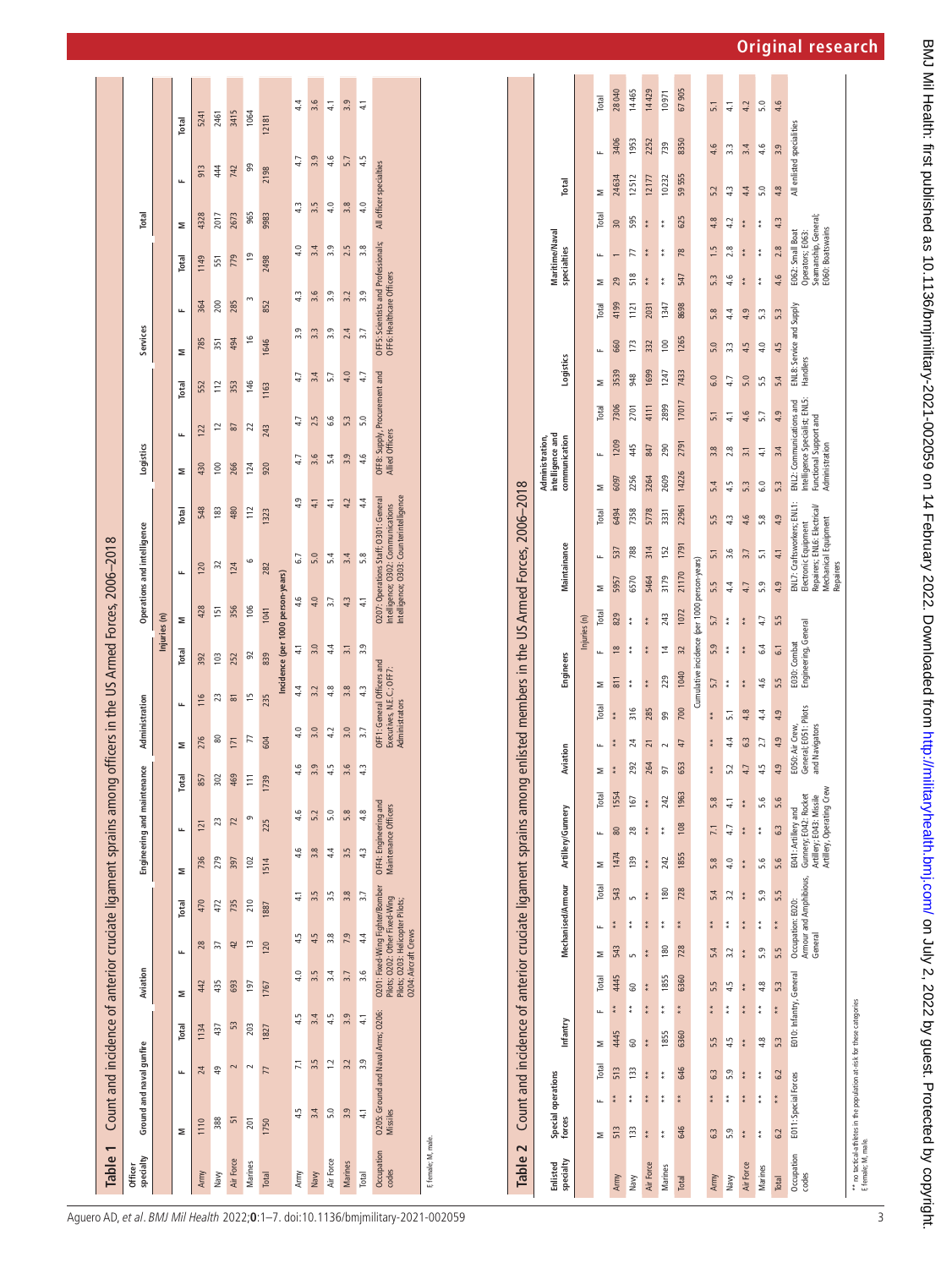

**Figure 1** Anterior cruciate ligament injury incidence among male and female enlisted members and officers, US Armed Forces, 2006–2018.

(AR: −23.5% to −8.0%; NNH: −2576 to −1002; p<0.05), and Special Operation Forces and Artillery/Gunnery occupations had a 1.07–1.19 greater risk compared with infantry (AR: 6.3%–15.8%; NNH: 1013-2827; p<0.01). Aviation officers and services officers had a 0.89–0.92 lower risk of ACL injury compared with ground and naval gunfire officers (AR: −12.9% to −8.2%, NNH: −2127 to −3187, p<0.01), and logistics officers had a 1.13 greater risk compared with ground and naval gunfire officers (AR: 11.8%; NNH: 1808, p<0.01).

The multivariable negative binomial regression demonstrated significant effects of time, sex, an interaction effect of sex with time, rank and branch of service on the incidence of ACL injury. Through calculation of the average marginal effect, the decrease in ACL injury incidence is 0.18 cases per 1000 person-years (95% CI: 0.16 to 0.20 per 1000 person-years, p<0.01), after averaging over the main and interactive effects of sex, rank and branch of service. This decrease is a 4.08% relative reduction in the injury rate per year (95% CI: 3.56% to 4.60%, p<0.01). Officers had a 0.89 times lower rate of ACL injury (95% CI: 0.86 to 0.93, p<0.01) compared with enlisted personnel. The US Navy and US Air Force demonstrated 0.79 times (95% CI: 0.75 to 0.84, p<0.01) and 0.87 times (95% CI: 0.82 to 0.91,  $p<0.01$ ) the rate of the US Army, respectively, while the US Marine Corps was not statistically different compared with the US Army (0.96, 95% CI: 0.91 to 1.02, p=0.17).

[Figure](#page-5-0) 2 depicts the interaction effect of time and sex on the outcome of ACL injury incidence. Through calculation of the average marginal effect for year, a significant difference was found in the rate of decrease between male and female officers  $(p<0.01)$ . The decrease in incidence in male officers was greater compared with female officers, with the difference in the rate of decrease per year at 0.069 cases per 1000 person-years (95% CI: 0.021 to 0.12,  $p < 0.01$ ).

#### **DISCUSSION**

The primary finding of this study was the significant decrease in ACL injury rates over time regardless of sex, rank or branch of service, with injury rates declining at a steeper rate in male compared with female tactical athletes. The findings that ACL injury risk was modified by rank and occupation in male and female tactical athletes are the first to our knowledge to be reported.

#### <span id="page-3-0"></span>**Injury rates over time**

The decrease in incidence of ACL injury likely represents a real trend with a potential contributing factor of changes in the operational tempo in the US Armed Forces over the study epoch. This could be plausibly explained by a decreased exposure to hazards with the decline of operational demands. The higher rates of ACL injury at the beginning of this study in 2006 represents a time of increased military operations with a high frequency of multiple deployements involved in OIF and OEF. Activity for these campaigns peaked in  $2008$ ,<sup>17</sup> and the campaigns concluded for OIF in 2011 and OEF in  $2014<sup>18</sup>$  Changes in coding may explain a small portion of this change as the ICD-10 coding transition was mandated to occur in October 2015. However, the decline in ACL injury rates occurred prior to this timepoint. While there should be a direct mapping of the codes used in this study, it is unclear how injury data for this study may have been affected.

#### **Sex and rank**

Enlisted members, on average, had higher rates of ACL injury, but the risk of ACL injury by sex demonstrated an effect modification depending on rank. Female officers had a higher risk compared with male officers regardless of occupation. This was contrasted by enlisted females who demonstrated lower risk compared with enlisted males regardless of occupation. The prior population-based study by Owens  $et \t al<sup>1</sup>$  $et \t al<sup>1</sup>$  $et \t al<sup>1</sup>$  did not stratify by rank, which potentially masked risk differences between male and female officers.

The relationship between sex and rank is noteworthy when compared with what is reported in the athlete population. Accounting for the relative numbers of male and female athletes, incidence of ACL injury is higher in female athletes.<sup>19</sup> Furthermore, when highly active groups of tactical athletes were studied, higher incidence of ACL injury was reported in female tactical athletes.<sup>[5](#page-6-3)</sup> It was surprising that the relative risk of ACL injury was lower in female enlisted personnel compared with their male counterparts regardless of occupation for this younger group<sup>[20](#page-6-16)</sup> within the military. This finding, when considered with the injury reduction observed in officers, challenges the assumption that younger, physically active female officers are at higher risk for ACL injury.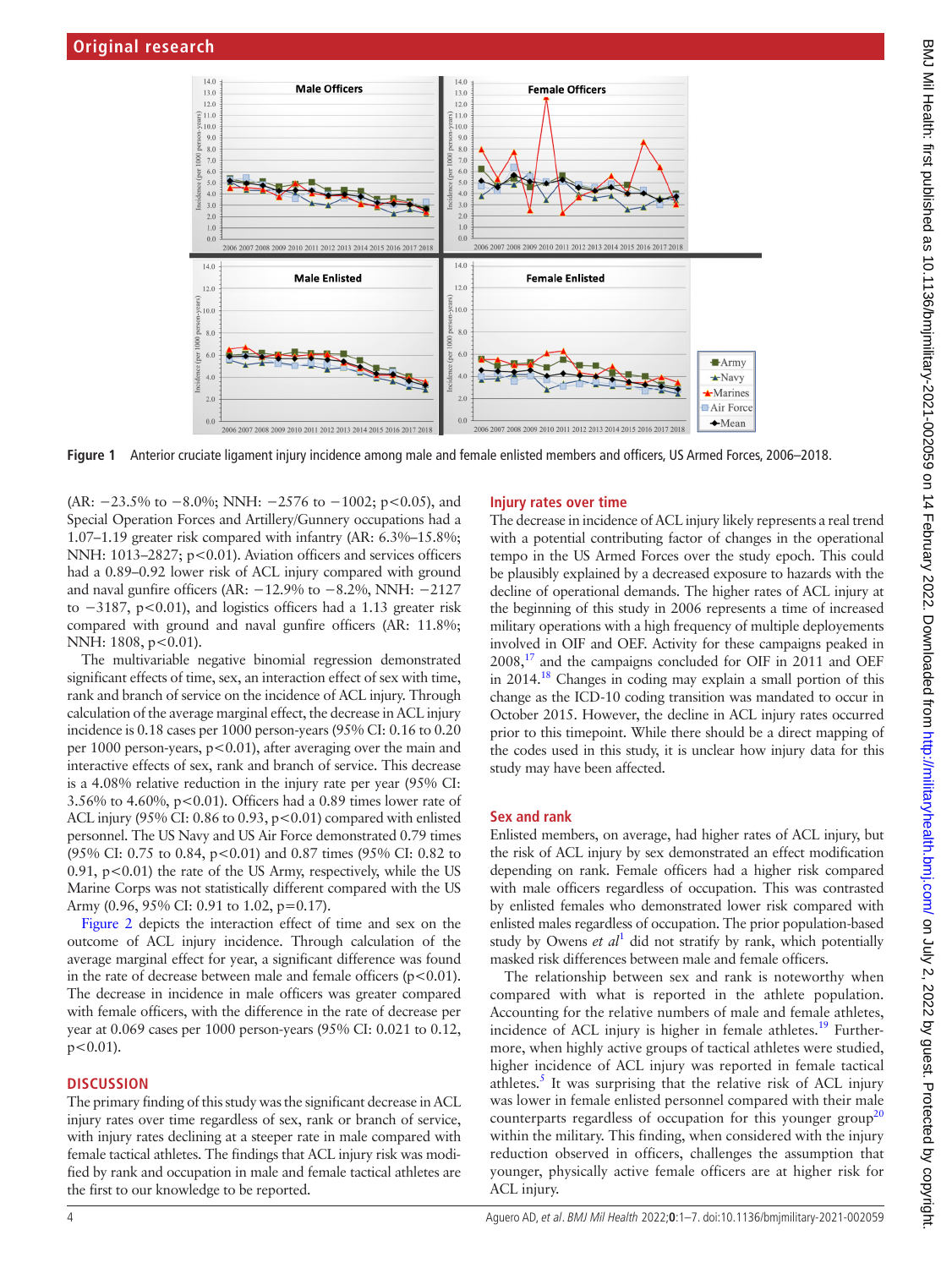| Table 3                                    |                                                                                                                             | ACL injury risk by sex in members of the US Armed Forces, 2006-2018        |                                                                                                                       |                             |                                                      |                                          |                               |                     |
|--------------------------------------------|-----------------------------------------------------------------------------------------------------------------------------|----------------------------------------------------------------------------|-----------------------------------------------------------------------------------------------------------------------|-----------------------------|------------------------------------------------------|------------------------------------------|-------------------------------|---------------------|
| Enlisted specialty                         | Artillery/Gunnery                                                                                                           | Aviation                                                                   | <b>Engineers</b>                                                                                                      | Maintenance                 | intelligence and<br>Administration,<br>communication | Logistics                                | Maritime/Naval<br>specialties | Total               |
| RR (95% CI)                                | $1.13(0.93 \text{ to } 1.37)$                                                                                               | $1.01$ (0.75 to $1.36$ )                                                   | 1.12 (0.79 to 1.58)                                                                                                   | $0.83(0.79\text{ to }0.87)$ | 0.64(0.61 to 0.37)                                   | 0.82(0.77 to 0.87)                       | $0.61$ (0.48 to 0.77)         | 0.82(0.80 to 0.83)  |
| 1000 person-years)<br>Risk difference (per | $\overline{0}$ .                                                                                                            | $\overline{0}$                                                             | 0.6                                                                                                                   | $-0.9$                      | $-1.9$                                               | $-1.0$                                   | $-1.8$                        | $-0.9$              |
| AR (%)                                     | 11.3                                                                                                                        | 1.2                                                                        | 10.4                                                                                                                  | $-20.9$                     | $-56.2$                                              | $-21.8$                                  | $-64$                         | $-22.7$             |
| P value                                    | 0.22                                                                                                                        | 0.94                                                                       | 0.54                                                                                                                  | 0.001                       | 0.001                                                | 0.001                                    | 0.001                         | 0.001               |
| <b>NNH</b>                                 | 547                                                                                                                         | 16600                                                                      | 1586                                                                                                                  | $-1173$                     | $-523$                                               | $-1027$                                  | $-558$                        | $-1134$             |
| Officer specialty                          | Ground/Naval gunfire                                                                                                        | Aviation                                                                   | Engineering and<br>maintenance                                                                                        | Administration              | Operations and<br>intelligence                       | Logistics                                | Services                      | <b>Total</b>        |
| RR (95% CI)                                | $0.95(0.75 \text{ to } 1.19)$                                                                                               | 1.22(1.01 to 1.47)                                                         | 1.12 (0.98 to 1.29)                                                                                                   | 1.16(1.00 to 1.35)          | 1.39 (1.22 to 1.59)                                  | 1.10(0.96 t01.27)                        | 1.05 (0.97 to $1.14$ )        | 1.14 (1.09 to 1.19) |
| Risk difference (per<br>1000 person-years) | $-0.2$                                                                                                                      | $\frac{8}{10}$                                                             | 0.5                                                                                                                   | 0.6                         | $-1.6$                                               | 0.5                                      | 0.2                           | 0.5                 |
| AR (%)                                     | $-5.5$                                                                                                                      | 18.0                                                                       | 11.1                                                                                                                  | $\frac{1}{4}$               | 28.1                                                 | 9.1                                      | 5.1                           | 12.0                |
| P value                                    | 0.64                                                                                                                        | 0.03                                                                       | 0.10                                                                                                                  | 0.05                        | 0.001                                                | 0.19                                     | 0.21                          | 0.001               |
| HNN                                        | $-4631$                                                                                                                     | 1258                                                                       | 1875                                                                                                                  | 1650                        | 617                                                  | 2185                                     | 4924                          | 1836                |
|                                            | AR, attributable risk; NNH, number needed to harm; RR, relative risk.<br>Female service members referenced to male members. |                                                                            |                                                                                                                       |                             |                                                      |                                          |                               |                     |
| Table 4                                    |                                                                                                                             | ACL injury risk by occupation in members of the US Armed Forces, 2006-2018 |                                                                                                                       |                             |                                                      |                                          |                               |                     |
| *…ا:مشمسه الممثلة                          | Special operation<br>fame.                                                                                                  | una alamica di Aumani                                                      | استشمشه المعا<br>ست المستقال المقدمة المقدمة المستقامة المستقامة المستقامة المستقامة المستقامة المستقامة المستقامة ال | Fusing                      | Mointo                                               | intelligence and<br>Administration,<br>j | ومنفعشهما                     | Maritime/Naval      |

| Enlisted specialty* forces                 | Special operation                                                                                                           | <b>Mechanised/Armour</b>       | Artillery/Gunnery       | Aviation                       | Engineers          | Maintenance           | intelligence and<br>communication<br>Administration, | Logistics          | Maritime/Naval<br>specialties |
|--------------------------------------------|-----------------------------------------------------------------------------------------------------------------------------|--------------------------------|-------------------------|--------------------------------|--------------------|-----------------------|------------------------------------------------------|--------------------|-------------------------------|
| RR (95% CI)                                | 1.19(1.10 to 1.29)                                                                                                          | 1.05(0.97 to 1.13)             | 1.07(1.01 to 1.12)      | 0.93(0.86 to 1.00)             | 1.04(0.98 to 1.11) | 0.93(0.90 to 0.95)    | 0.93(0.90 to 0.95)                                   | 1.00(0.97 to 1.04) | $0.81$ (0.75 to 0.88)         |
| Risk difference (per<br>1000 person-years) | $\frac{0}{1}$                                                                                                               | $0.\overline{3}$               | 0.4                     | $-0.4$                         | 0.2                | $-0.4$                | $-0.4$                                               | 0.0                | $-1.0$                        |
| AR (%)                                     | 15.8                                                                                                                        | 4.6                            | 63                      | $-8.0$                         | 3.9                | $-8.0$                | $-8.0$                                               | $-0.2$             | $-23.5$                       |
| P value                                    | 50.001                                                                                                                      | 0.22                           | 0.01                    | 0.05                           | 0.22               | 0.001                 | 0.001                                                | 0.88               | 0.001                         |
| HNN                                        | 1013                                                                                                                        | 3915                           | 2827                    | $-2576$                        | 4635               | $-2564$               | $-2571$                                              | $-78292$           | $-1002$                       |
| Officer specialtyt                         | <b>Aviation officers</b>                                                                                                    | Engineering and<br>maintenance | Administration          | Operations and<br>intelligence | Logistics          | Services              |                                                      |                    |                               |
| RR (95% CI)                                | $0.89(0.83)$ to $0.94$ )                                                                                                    | 1.05(0.99 to 1.12)             | 02<br>$0.94(0.87)$ to 1 | 1.07(1.00 to 1.15)             | 1.13(1.05 to 1.22) | $0.92$ (0.87 to 0.98) |                                                      |                    |                               |
| Risk difference (per<br>1000 person-years) | $-0.5$                                                                                                                      | 0.2                            | $-0.3$                  | $\frac{3}{2}$                  | 9.6                | $-0.3$                |                                                      |                    |                               |
| AR (%)                                     | $-12.9$                                                                                                                     | 5.0                            | $-6.5$                  | 6.5                            | 11.8               | $-8.2$                |                                                      |                    |                               |
| P value                                    | 0.001                                                                                                                       | 0.12                           | 0.13                    | 0.06                           | 0.001              | 0.01                  |                                                      |                    |                               |
| HNH                                        | $-2127$                                                                                                                     | 4581                           | $-3984$                 | 3479                           | 1808               | $-3187$               |                                                      |                    |                               |
| *Contrasted to enlisted infantry.          | AR, attributable risk; NNH, number needed to harm; RR, relative risk.<br>t Referenced to ground and naval gunfire officers. |                                |                         |                                |                    |                       |                                                      |                    |                               |

**College** 

**College** 

<span id="page-4-1"></span><span id="page-4-0"></span> $\overline{5}$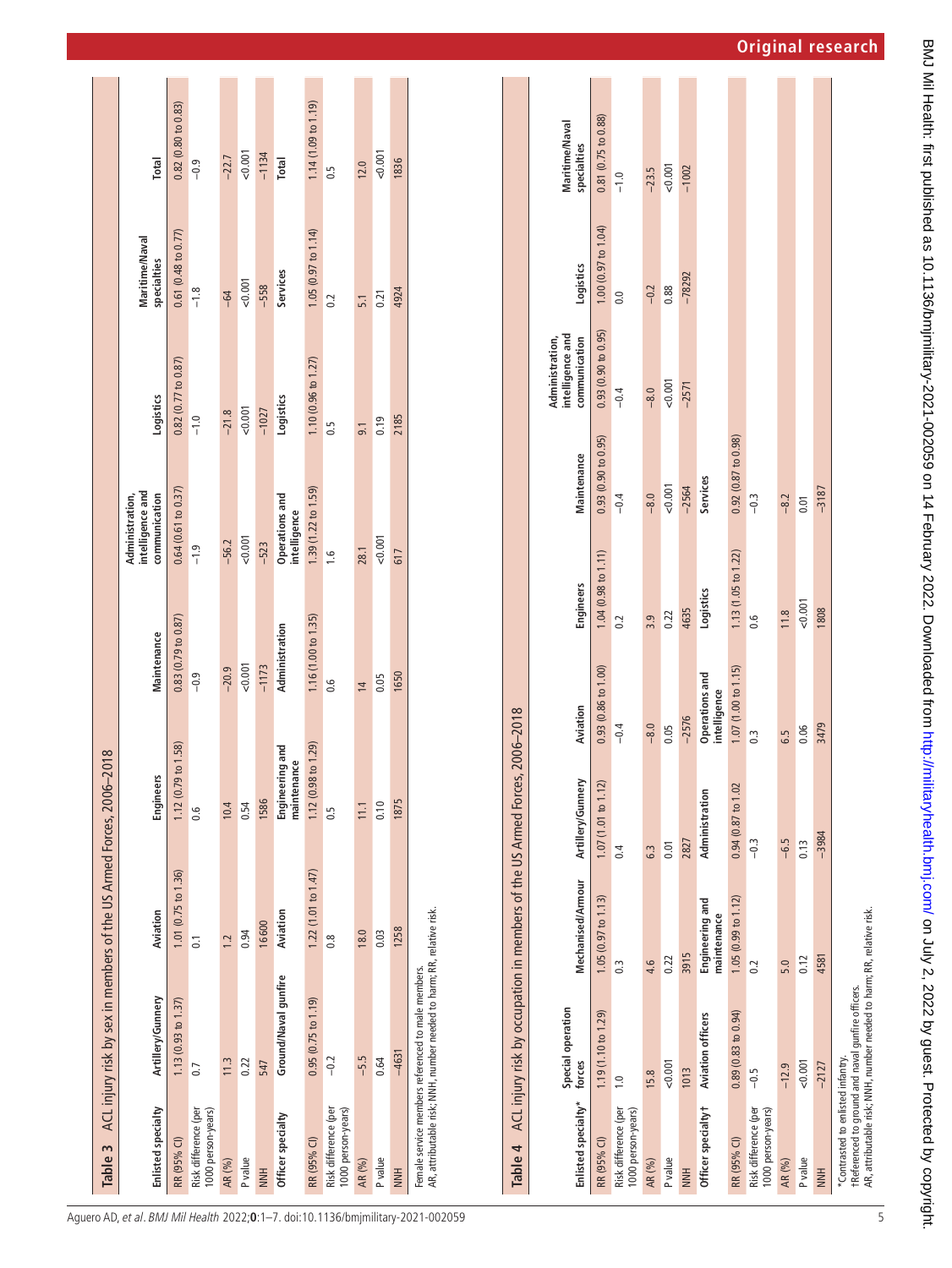

| Variable*                                   | <b>IRR</b>             | SE                              | 95% CI                            | р       |
|---------------------------------------------|------------------------|---------------------------------|-----------------------------------|---------|
| Year                                        | 0.954                  | 0.00318                         | $0.947 - 0.960$                   | < 0.001 |
| Sex                                         | $5.50 \times 10^{-11}$ | 6.13 $\times$ 10 <sup>-10</sup> | $1.78 \times 10^{-20}$ –<br>0.169 | 0.03    |
| <b>Sex by Year</b><br>interaction           | 1.012                  | 0.00561                         | $1.001 - 1.023$                   | 0.04    |
| Rank                                        | 0.893                  | 0.0187                          | $0.858 - 0.931$                   | < 0.001 |
| <b>Branch of</b><br>Service:<br><b>USN</b>  | 0.792                  | 0.211                           | $0.752 - 0.835$                   | < 0.001 |
| <b>Branch of</b><br>Service:<br><b>USAF</b> | 0.866                  | 0.0227                          | $0.823 - 0.912$                   | < 0.001 |
| <b>Branch of</b><br>Service:<br>пемс        | 0.961                  | 0.0281                          | $0.908 - 1.018$                   | 0.17    |

<span id="page-5-0"></span>**Figure 2** Negative binomial regression model for incident rate ratio (IRR) estimates of ACL injury over time, adjusted for sex, rank and branch of service, in members of the US Armed Forces, 2006–2018. USAF, United States Air Force; USMC, United States Marine Corps; USN, United States Navy; SE, standard error; CI, confidence interval.

One important difference between athletes and tactical athletes is that men and women train side by side in the US military, whereas competitive sports are stratified by sex. While tactical athletes are required to meet age-specific and sex-specific physical fitness testing standards, this is not the case regarding occupational requirements. As women increasingly enter into occupations that were previoulsy closed to them, it is plausible that the findings of sex, rank and military occupation will likely change. Finally, it is possible that young, enlisted males are participating in activities outside of their military occupation that are increasing the risk for ACL injury in this group compared with their female counterparts.

## **Occupation and rank**

Among officers and enlisted, the risk of ACL injury varied depending on occupation. Exposures to hazards may contribute to the occupational differences observed. This study found that enlisted occupations where vehicles were primarily employed or were more sedentary in nature compared with infantry had lower risk of ACL injury. Aviation, maintenance, administration, intelligence, communication and maritime/naval specialties had significantly lower risk compared with infantry. Occupations where the knee is loaded on uneven surfaces are a known predisposing factor for ACL injury. $21$ Infantry members have higher exposure to hazards that can lead to ACL injury, such as rucking, manoeuvring and training over variable terrain. Similarly, aviation and services officers had a statistically lower risk of ACL injury compared with ground and naval gunfire officers.

Special Operations Forces and Artillery/Gunnery occupations were at a statistically higher risk of ACL injury compared with infantry. The highest risk of ACL injury by occupation found in this study was in the Special Operations Forces; this may be explained by the increased intensity and frequency of tactical training with a correspondingly high level of musculoskeletal injury that is known to occur in this community.<sup>22</sup> Occupation-specific training and physical activity levels alone are likely not the only important factors driving ACL injury. Risk-taking behaviours that are culturally influenced and vary by occupational communities are likely contributing factors as well.

#### **Social determinants**

ACL injury is not typically self-limiting, and the billed medical encounters used to generate the data in this study are more likely to represent the true incidence. Due to the severity of an acute ACL injury, bias due to healthcare utilisation is not likely to have a large impact on the study results. However, even with ACL injury, barriers to seeking care by tactical athletes should be considered. Fear that future career opportunities may be negatively affected is a concern that may result in under-reporting of injuries. $^{23}$  Additional reasons that may affect reporting include the service member's perception of the convenience and quality of medical care they will receive.<sup>24</sup> The cultural environment of the military reinforces the desire to put aside pain associated with an injury to ensure that the mission is completed and to avoid the negative perceptions associated with injury.<sup>24</sup> It is also plausible that under-reporting may disproportionately affect certain occupations more than others. $^{25}$ 

## **Clinical and research implications**

This study highlight important trends of ACL injury in regard to sex, occupation, rank, branch of service and changes over time. Specific hazards and exposures associated with military occupations should be explored in order to mitigate the risks. This is especially critical in communities such as Special Operations Forces, where a relatively smaller number of specialised tactical athletes must perform highly demanding physical tasks that are crucial to mission accomplishment. Surveillance of ACL injury should continue as the percentage of women in previously restricted combat roles grows. It is essential for policymakers to understand the salient factors associated with ACL injury in the military and within subpopulations, so appropriate prophylaxis and injury management can be planned. As rehabilitation specialists across the military continue to be incorporated into patient-centred medical homes and assigned to operational units, the effect on injury risk, rehabilitation and return to duty rates should be investigated.

## **Strengths and limitations**

The DMED allows for a population-based analysis which provides the best estimation of ACL injury incidence to be captured based on billed medical encounters. This permitted the calculation of sex as a non-modifiable intrinsic factor and exploration of time, rank, branch of service and military occupation as factors for ACL injury. There are also important limitations associated with this study due to inherent constraints associated with DMED. While using initial encounters allowed for the calculation of incidence, this study is also limited in the ability to capture laterality of an injury, and a new injury on the contralateral side may not be counted as such. Salient factors associated with ACL injury that have been identified in tactical athletes are unable to be measured with this database, to include factors such as medical history or body mass index. Finally, a limitation of the diagnosis code 844.2 (sprain of knee cruciate ligament) is the inclusion of posterior cruciate ligament (PCL) injuries.